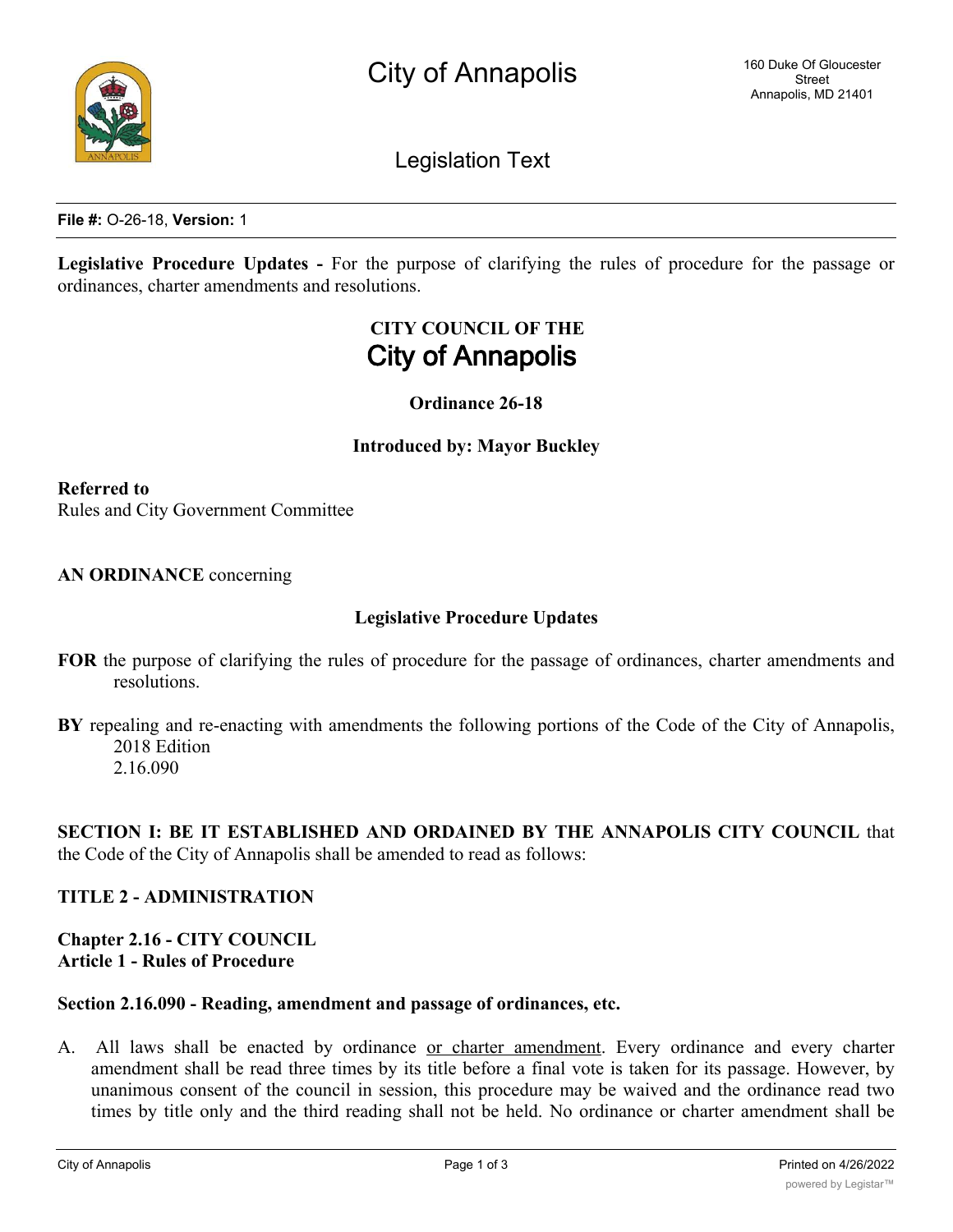amended except upon its second reading. Every ordinance and every charter amendment shall be read the first time at the meeting at which it is introduced and a vote shall be taken on the first reading. The ordinance or charter amendment shall then lie on the table, after which it shall be read the second and third time and final action taken. All three readings of an ordinance and charter amendment shall occur during the same term of the Council.

- B. With the exception of referrals to the Planning Commission, all ordinances, resolutions and charter amendments shall be discharged without the necessity of a motion from any committee or commission to which it has been referred ninety days after first reading. The ordinance or charter amendment shall thereafter be placed on the agenda of the next regular City Council meeting and all subsequent Council meetings until the Council votes to postpone consideration for a specific amount of time not to exceed ninety days, or votes to adopt or defeat the legislation. All legislation referred to the Planning Commission shall be by way of the Department of Planning and Zoning which shall complete its review, make recommendations, and place the legislation on the agenda of the Planning Commission meeting that is to take place within sixty days of the first reading by the City Council. An ordinance that proposes to amend the zoning of any piece of property shall be referred to the Planning Commission and may not be placed upon a City Council agenda until the findings and recommendations of the Planning Commission have been received consistent with Chapter 21.34. Other legislation referred to the Planning Commission shall be discharged without the necessity of a motion from the Planning Commission one hundred eighty days after first reading by the City Council. The legislation shall thereafter be placed on the agenda of the next meeting and all subsequent regular meetings until the City Council votes to postpone consideration for a specific amount of time not to exceed ninety days, or votes to adopt or defeat the legislation.
- C. All resolutions shall be read twice by title and may be passed after the second reading. Every resolution shall be read the first time at the meeting at which it is introduced, and the resolution shall then lie on the table after which it shall be read a second time and final action taken. Both readings of a resolution shall occur during the same term of the Council.
- D. The foregoing notwithstanding, by a unanimous consent of the council in session, the City Council in session, by a unanimous vote, may waive the procedure set forth in subparagraphs A and C of this Section 2.16.090, for the reading of ordinances and resolutions prior to voting to adopt or defeat any ordinance or resolution may be passed at the meeting of theits introduction.
- E. A fiscal impact note shall be submitted by the Finance Director on every ordinance, charter amendment, and resolution no later than the date such ordinance, charter amendment, or resolution is to be heard at public hearing. Any ordinance or resolution waiving or reducing City fees shall be referred to the Finance Committee and then lie on the table after which shall be read the second time and final action taken.
- F. The member or members of the City Council who have requested the drafting and introduction of a charter amendment, ordinance, or resolution shall be identified by title and name following the heading "Introduced by." The first member requesting the drafting of a specific piece of legislation may make a determination as to whether any other members of the City Council may be listed under "Introduced by" and the order in which those members are to be introduced. Any other member of the City Council who requests identification on the legislation shall be listed under the heading "Co-sponsored by" in the chronological order in which that member's request is made to the Office of Law or on the floor of the City Council.

**SECTION II: AND BE IT FURTHER ESTABLISHED AND ORDAINED BY THE ANNAPOLIS CITY COUNCIL** that this ordinance shall take effect from the date of its passage.